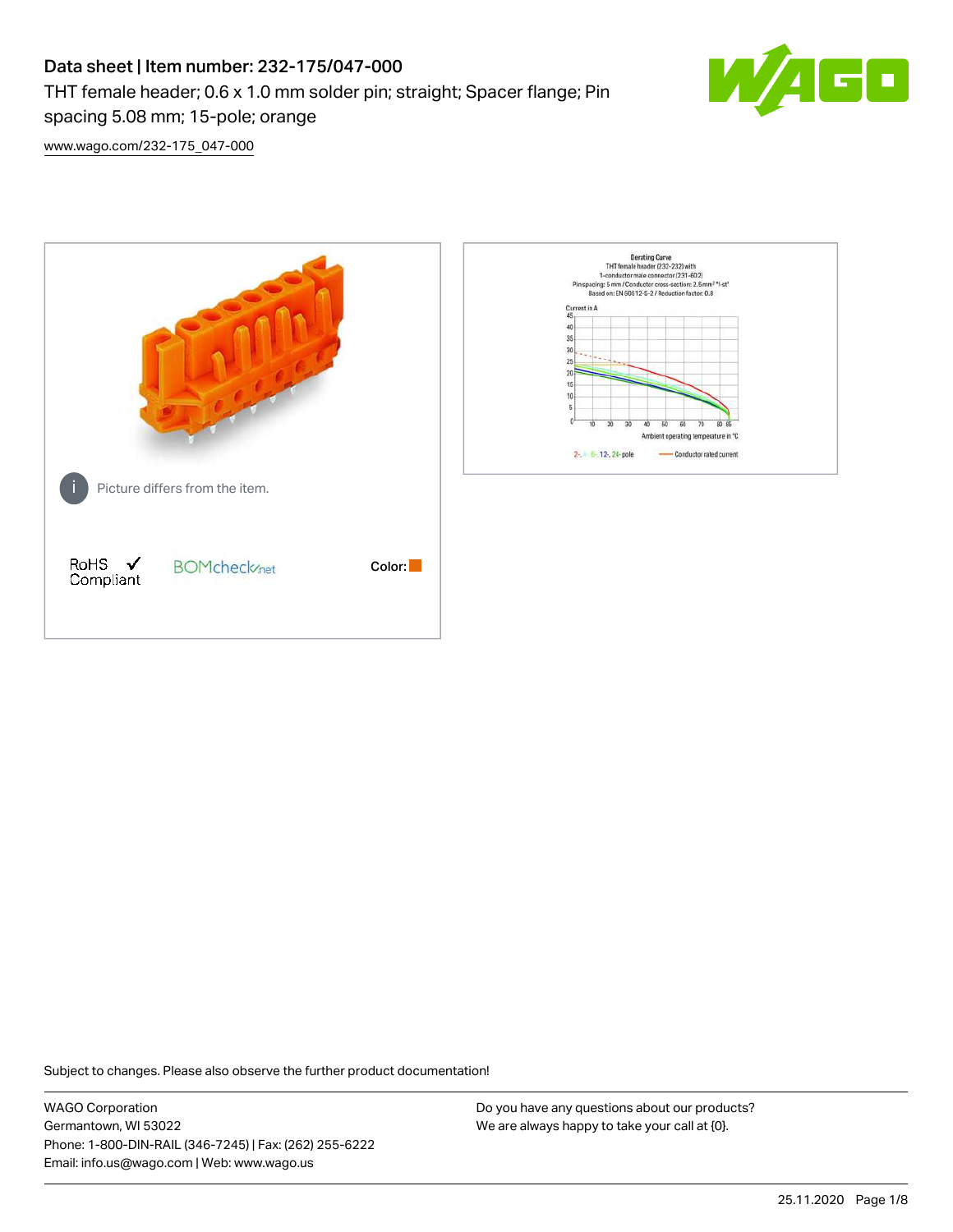



#### Item description

- $\blacksquare$ Horizontal or vertical PCB mounting via straight or angled solder pins
- П For board-to-board and board-to-wire connections
- $\blacksquare$ Touch-proof PCB outputs
- $\blacksquare$ Easy-to-identify PCB inputs and outputs
- $\blacksquare$ With coding fingers

#### Safety information 1:

The MCS - MULTI CONNECTION SYSTEM includes connectors without breaking capacity in accordance with DIN EN 61984. When used as intended, these connectors must not be connected/disconnected when live or under load. The circuit design should ensure header pins, which can be touched, are not live when unmated.

## Data Electrical data

Subject to changes. Please also observe the further product documentation!

WAGO Corporation Germantown, WI 53022 Phone: 1-800-DIN-RAIL (346-7245) | Fax: (262) 255-6222 Email: info.us@wago.com | Web: www.wago.us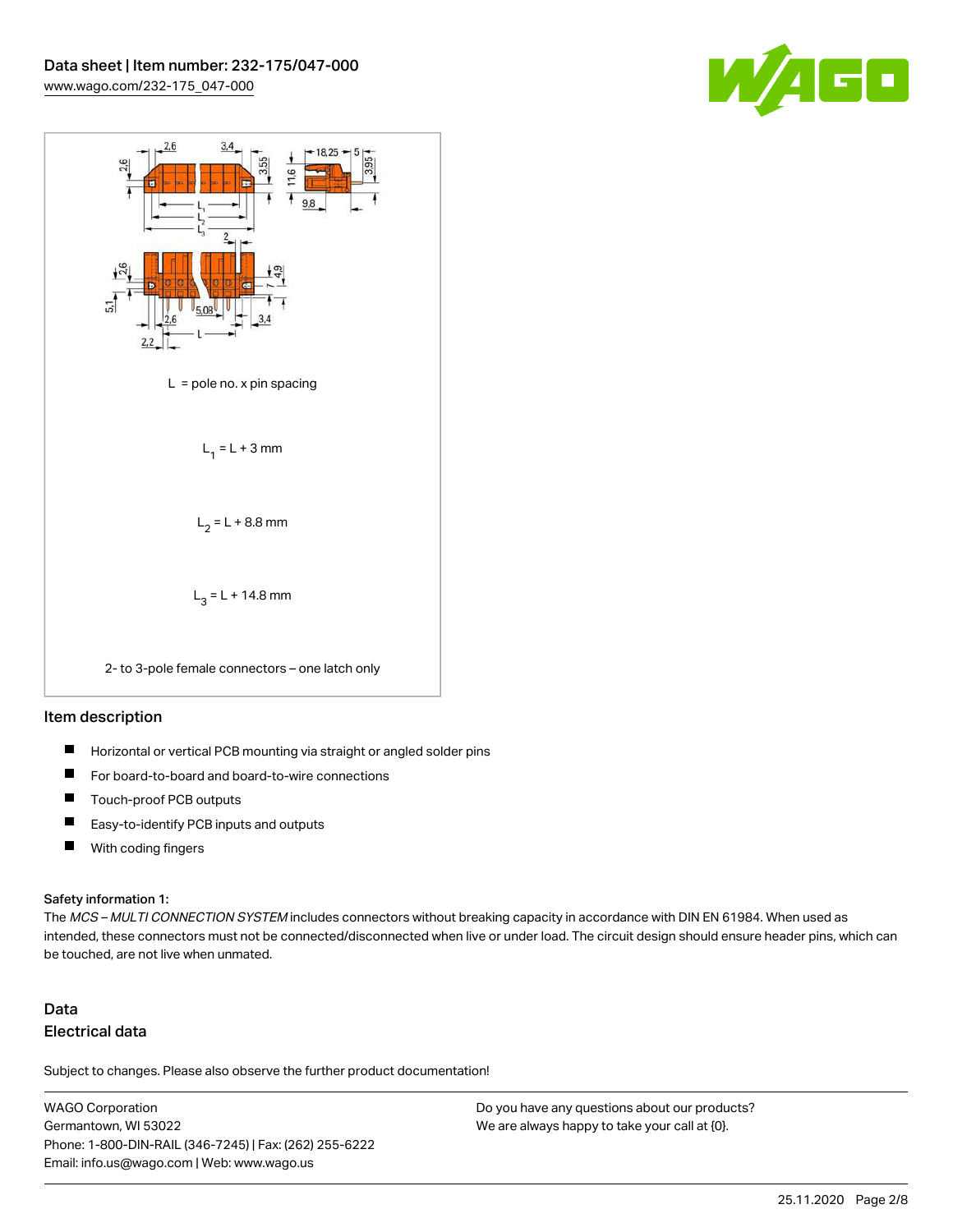

#### Ratings per IEC/EN 60664-1

| Ratings per                 | IEC/EN 60664-1                                                        |
|-----------------------------|-----------------------------------------------------------------------|
| Rated voltage (III / 3)     | 320 V                                                                 |
| Rated surge voltage (III/3) | 4 <sub>k</sub> V                                                      |
| Rated voltage (III/2)       | 320 V                                                                 |
| Rated surge voltage (III/2) | 4 <sub>k</sub> V                                                      |
| Nominal voltage (II/2)      | 630 V                                                                 |
| Rated surge voltage (II/2)  | 4 <sub>k</sub> V                                                      |
| Rated current               | 12A                                                                   |
| Legend (ratings)            | $(III / 2)$ $\triangle$ Overvoltage category III / Pollution degree 2 |

#### Ratings per UL 1059

| Approvals per                  | UL 1059 |
|--------------------------------|---------|
| Rated voltage UL (Use Group B) | 300 V   |
| Rated current UL (Use Group B) | 15 A    |
| Rated voltage UL (Use Group D) | 300 V   |
| Rated current UL (Use Group D) | 10A     |

#### Ratings per UL 1977

| Rated voltage UL 1977 | 600 <sup>V</sup><br>. |
|-----------------------|-----------------------|
| Rated current UL 1977 |                       |

### Ratings per CSA

| Approvals per                   | CSA   |
|---------------------------------|-------|
| Rated voltage CSA (Use Group B) | 300 V |
| Rated current CSA (Use Group B) | 15 A  |
| Rated voltage CSA (Use Group D) | 300 V |
| Rated current CSA (Use Group D) | 10 A  |

#### Connection data

| Pole No.                          | 15 |
|-----------------------------------|----|
| Total number of connection points | 15 |
| Total number of potentials        | 15 |
| Number of connection types        |    |
| Number of levels                  |    |

Subject to changes. Please also observe the further product documentation!

| <b>WAGO Corporation</b>                                | Do you have any questions about our products? |
|--------------------------------------------------------|-----------------------------------------------|
| Germantown, WI 53022                                   | We are always happy to take your call at {0}. |
| Phone: 1-800-DIN-RAIL (346-7245)   Fax: (262) 255-6222 |                                               |
| Email: info.us@wago.com   Web: www.wago.us             |                                               |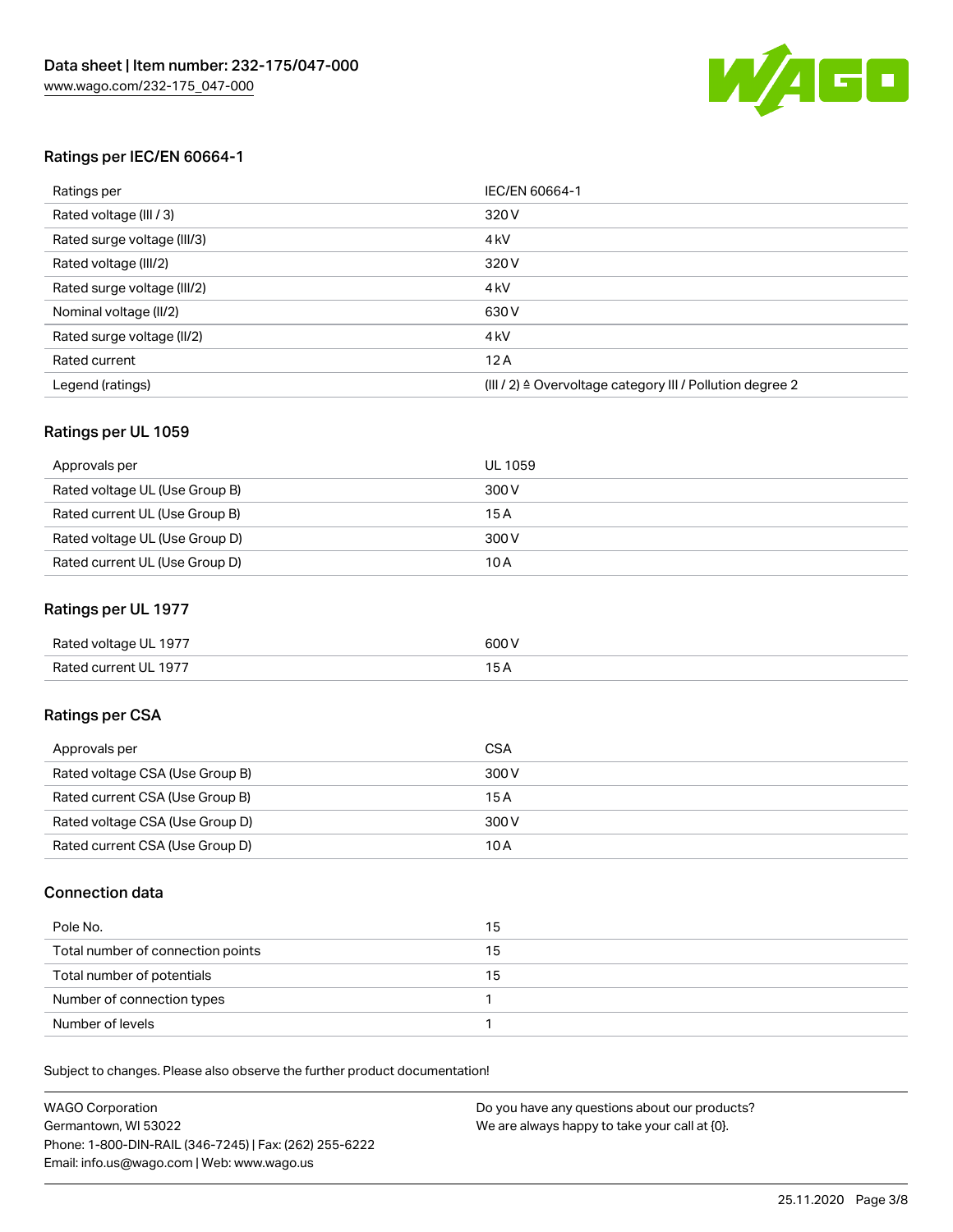

## Physical data

| Pin spacing                          | 5.08 mm / 0.2 inch    |
|--------------------------------------|-----------------------|
| Width                                | 91 mm / 3.583 inch    |
| Height                               | 23.25 mm / 0.915 inch |
| Height from the surface              | 18.25 mm / 0.719 inch |
| Depth                                | 11.6 mm / 0.457 inch  |
| Solder pin length                    | $5 \,\mathrm{mm}$     |
| Solder pin dimensions                | $0.6 \times 1$ mm     |
| Drilled hole diameter with tolerance | $1.3$ $(+0.1)$ mm     |

### Mechanical data

| Mounting type | Mounting flange             |
|---------------|-----------------------------|
| Mounting type | Flush feed-through mounting |
|               | Panel mounting              |

## Plug-in connection

| Contact type (pluggable connector) | Female connector/socket |
|------------------------------------|-------------------------|
| Connector (connection type)        | for PCB                 |
| Mismating protection               | No                      |
| Mating direction to the PCB        | 90°                     |

#### PCB contact

| PCB contact                         | тнт                                        |
|-------------------------------------|--------------------------------------------|
| Solder pin arrangement              | over the entire female connector (in-line) |
| Number of solder pins per potential |                                            |

## Material Data

| Color                       | orange           |
|-----------------------------|------------------|
| Material group              |                  |
| Insulation material         | Polyamide (PA66) |
| Flammability class per UL94 | V0               |
| Contact material            | Copper alloy     |
| Contact plating             | tin-plated       |
| Fire load                   | 0.241 MJ         |
| Weight                      | 13.9g            |

Subject to changes. Please also observe the further product documentation!

| <b>WAGO Corporation</b>                                | Do you have any questions about our products? |
|--------------------------------------------------------|-----------------------------------------------|
| Germantown, WI 53022                                   | We are always happy to take your call at {0}. |
| Phone: 1-800-DIN-RAIL (346-7245)   Fax: (262) 255-6222 |                                               |
| Email: info.us@wago.com   Web: www.wago.us             |                                               |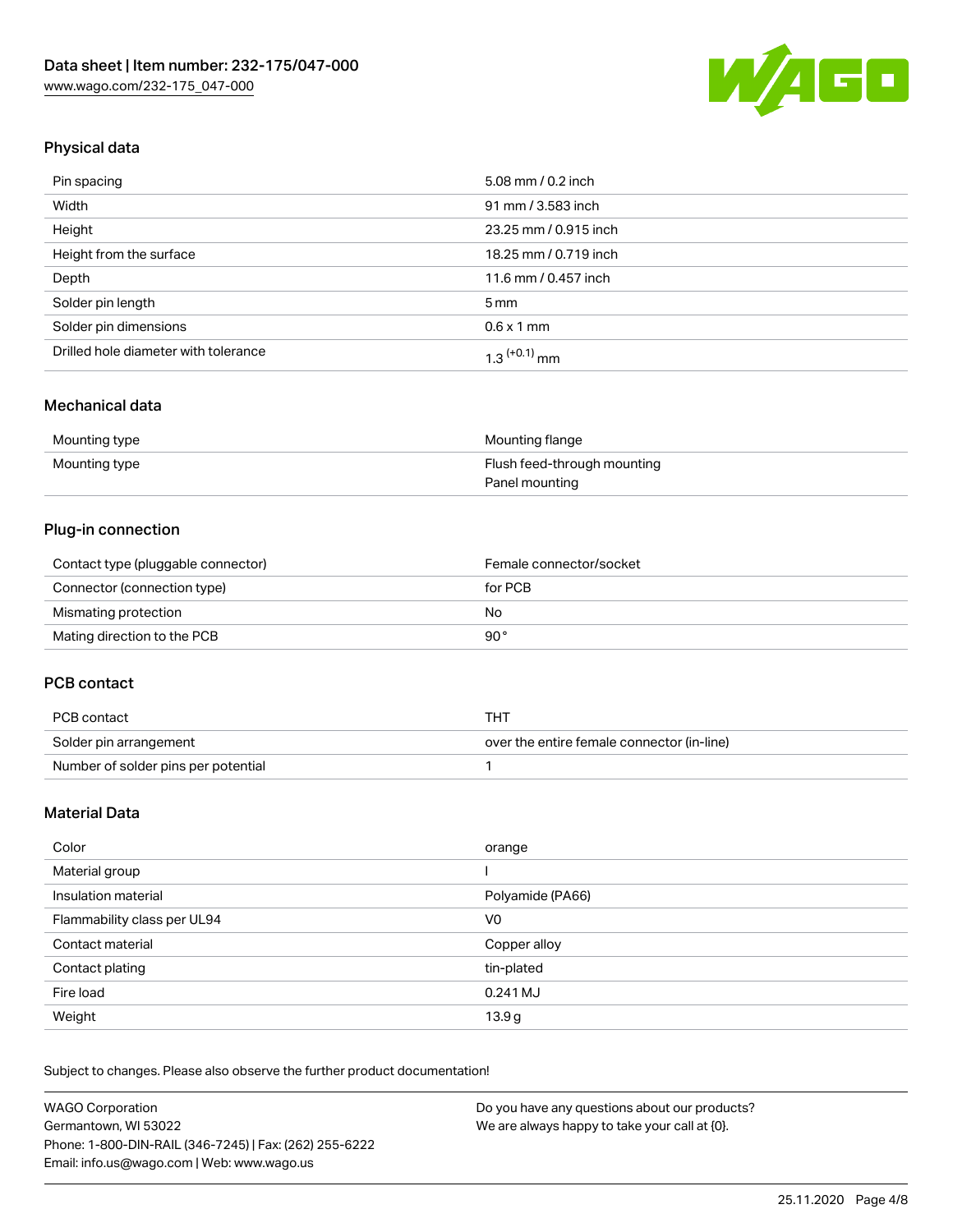[www.wago.com/232-175\\_047-000](http://www.wago.com/232-175_047-000)



#### Environmental Requirements

| Limit temperature range | $-60+85 °C$ |
|-------------------------|-------------|
|-------------------------|-------------|

#### Commercial data

| Packaging type        | <b>BOX</b>    |
|-----------------------|---------------|
| Country of origin     | DE            |
| <b>GTIN</b>           | 4050821637844 |
| Customs tariff number | 85366990990   |

#### Approvals / Certificates

#### Ship Approvals

| Logo                             | Approval                                                | <b>Additional Approval Text</b> | Certificate<br>name                 |
|----------------------------------|---------------------------------------------------------|---------------------------------|-------------------------------------|
| ABS                              | <b>ABS</b><br>American Bureau of Shipping               | ۰                               | $19 -$<br>HG15869876-<br><b>PDA</b> |
| <b>BUNEAU</b>                    | <b>BV</b><br>Bureau Veritas S.A.                        | IEC 60998                       | 11915/D0 BV                         |
| <b>DNV-GL</b><br><b>MARITIME</b> | <b>DNV GL</b><br>Det Norske Veritas, Germanischer Lloyd | $\overline{\phantom{a}}$        | TAE 000016Z                         |

#### UL-Approvals

| Logo                       | Approval                                    | <b>Additional Approval Text</b> | Certificate<br>name |
|----------------------------|---------------------------------------------|---------------------------------|---------------------|
| $\boldsymbol{\mathcal{A}}$ | UL<br>UL International Germany GmbH         | <b>UL 1977</b>                  | E45171              |
| 8                          | <b>UR</b><br>Underwriters Laboratories Inc. | <b>UL 1059</b>                  | E45172<br>sec. 18   |

Subject to changes. Please also observe the further product documentation!

WAGO Corporation Germantown, WI 53022 Phone: 1-800-DIN-RAIL (346-7245) | Fax: (262) 255-6222 Email: info.us@wago.com | Web: www.wago.us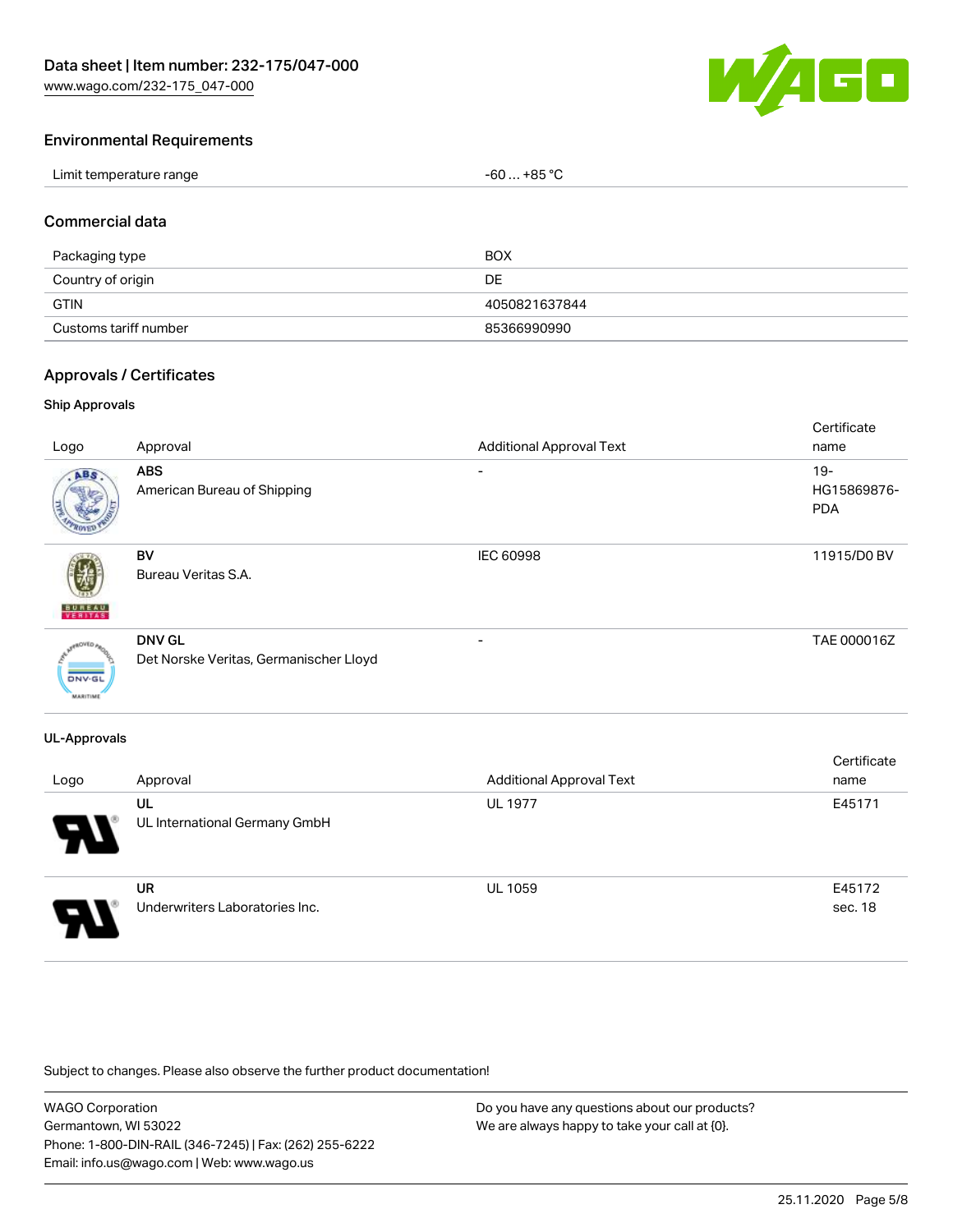

#### **Counterpart**

## Item no.231-645

1-conductor male connector; 2.5 mm²; Pin spacing 5.08 mm; 15-pole; 2,50 mm²; orange [www.wago.com/231-645](https://www.wago.com/231-645)

## Compatible products

check

|                                      | Item no.: 231-661<br>Test plugs for female connectors; for 5 mm and 5.08 mm pin spacing; 2,50 mm <sup>2</sup> ; light gray                                             |             | www.wago.com/231-661 |          |
|--------------------------------------|------------------------------------------------------------------------------------------------------------------------------------------------------------------------|-------------|----------------------|----------|
| <b>Downloads</b>                     |                                                                                                                                                                        |             |                      |          |
| Documentation                        |                                                                                                                                                                        |             |                      |          |
|                                      | <b>Additional Information</b>                                                                                                                                          |             |                      |          |
|                                      | Technical explanations                                                                                                                                                 | Apr 3, 2019 | pdf<br>3.6 MB        | Download |
|                                      |                                                                                                                                                                        |             |                      |          |
| <b>CAD files</b>                     |                                                                                                                                                                        |             |                      |          |
| CAD data                             |                                                                                                                                                                        |             |                      |          |
|                                      | 2D/3D Models 232-175/047-000                                                                                                                                           |             | <b>URL</b>           | Download |
| PCB Design                           |                                                                                                                                                                        |             |                      |          |
| Symbol and Footprint 232-175/047-000 |                                                                                                                                                                        | <b>URL</b>  | Download             |          |
|                                      | CAx data for your PCB design, consisting of "schematic symbols and PCB footprints",<br>allow easy integration of the WAGO component into your development environment. |             |                      |          |
| Supported formats:                   |                                                                                                                                                                        |             |                      |          |
| ш                                    | Accel EDA 14 & 15                                                                                                                                                      |             |                      |          |
| Ш                                    | Altium 6 to current version                                                                                                                                            |             |                      |          |
| Ш                                    | Cadence Allegro                                                                                                                                                        |             |                      |          |
| ш                                    | DesignSpark                                                                                                                                                            |             |                      |          |
| ш                                    | Eagle Libraries                                                                                                                                                        |             |                      |          |
| П                                    | KiCad                                                                                                                                                                  |             |                      |          |
| ш                                    | <b>Mentor Graphics BoardStation</b>                                                                                                                                    |             |                      |          |
| ш                                    | Mentor Graphics Design Architect                                                                                                                                       |             |                      |          |
|                                      | Subject to changes. Please also observe the further product documentation!                                                                                             |             |                      |          |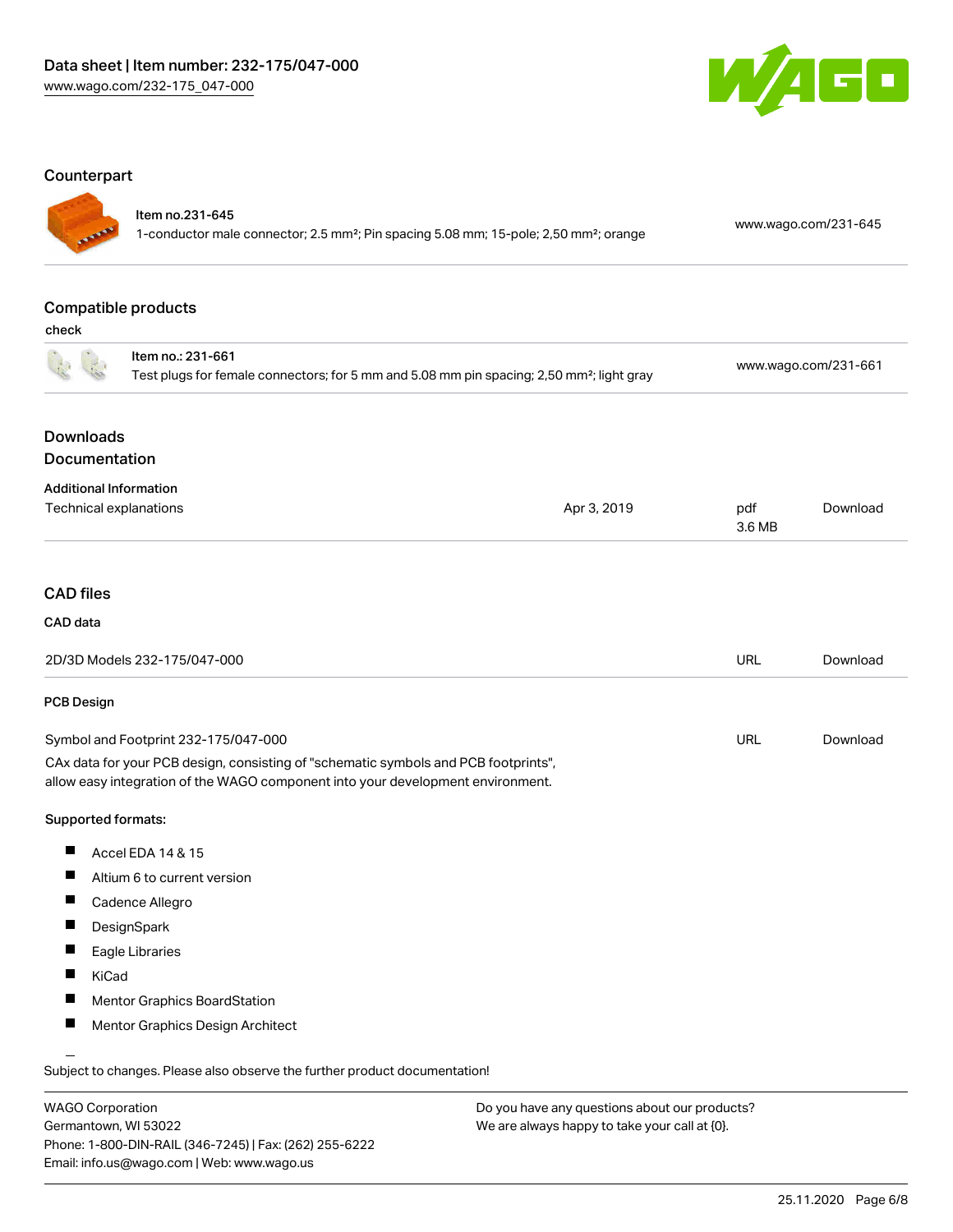

- $\blacksquare$ Mentor Graphics Design Expedition 99 and 2000
- $\blacksquare$ OrCAD 9.X PCB and Capture
- $\blacksquare$ PADS PowerPCB 3, 3.5, 4.X, and 5.X
- $\blacksquare$ PADS PowerPCB and PowerLogic 3.0
- $\blacksquare$ PCAD 2000, 2001, 2002, 2004, and 2006
- $\blacksquare$ Pulsonix 8.5 or newer
- $\blacksquare$ STL
- $\blacksquare$ 3D STEP
- $\blacksquare$ TARGET 3001!
- $\blacksquare$ View Logic ViewDraw
- $\blacksquare$ Quadcept
- $\blacksquare$ Zuken CadStar 3 and 4
- $\blacksquare$ Zuken CR-5000 and CR-8000

PCB Component Libraries (EDA), PCB CAD Library Ultra Librarian

#### CAE data

| ZUKEN Portal 232-175/047-000 | URL | Download |
|------------------------------|-----|----------|
|                              |     |          |

#### Installation Notes

#### Application



The innovative flange design provides standard panel mounting options or various through-panel mounting configurations. Depending on the type of application and flange, female headers can be used either for through-panel or flush mount applications.

## Product family

Subject to changes. Please also observe the further product documentation!

WAGO Corporation Germantown, WI 53022 Phone: 1-800-DIN-RAIL (346-7245) | Fax: (262) 255-6222 Email: info.us@wago.com | Web: www.wago.us